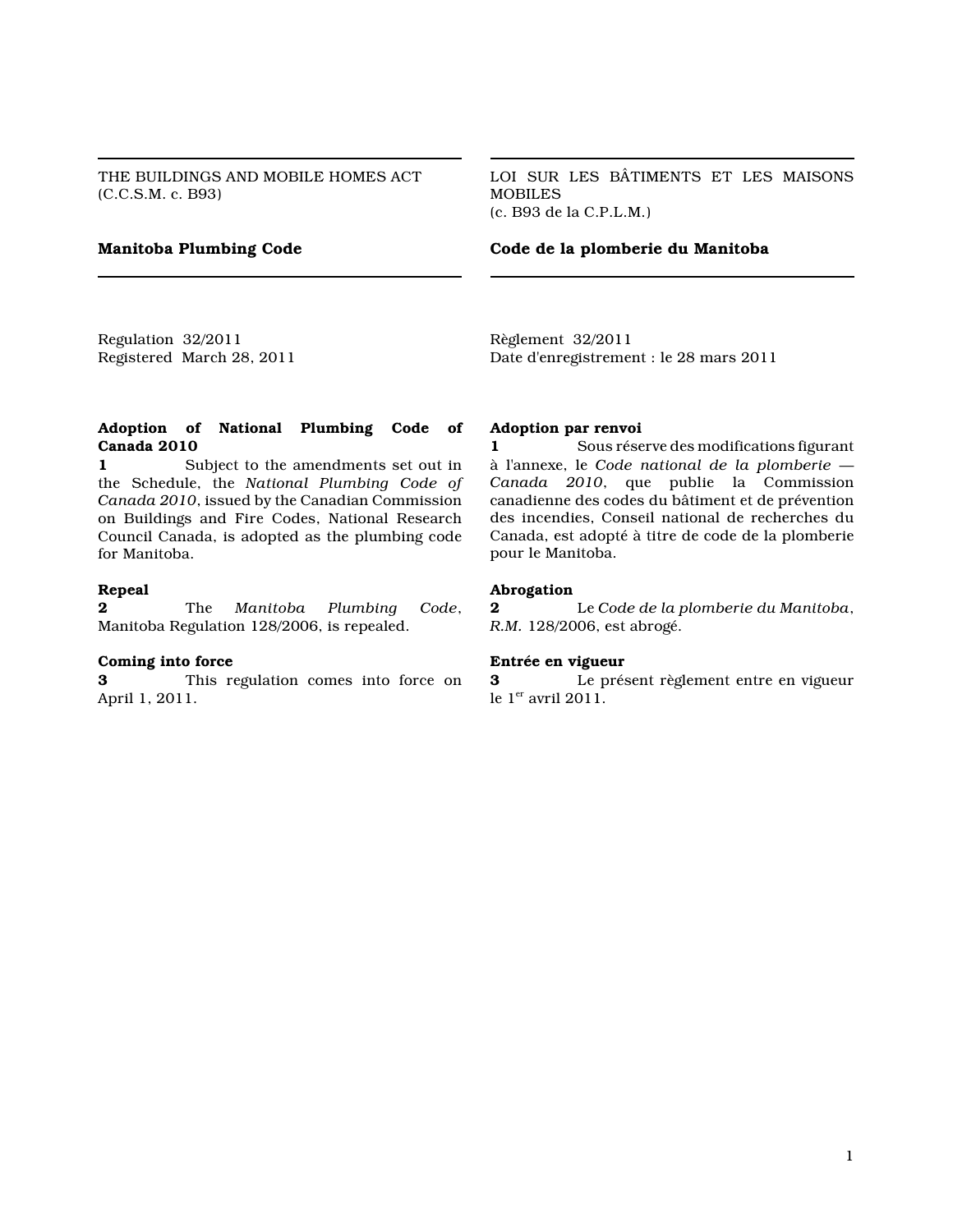#### **SCHEDULE (Section 1)**

#### **AMENDMENTS TO** *THE NATIONAL PLUMBING CODE OF CANADA 2010*

#### **1(2) Article 1.4.1.2. is amended**

#### **(a) by adding the following definitions:**

*Authority having jurisdiction* means the governmental body responsible for the enforcement of any part of this Code or the official or agency designated by that body to exercise such function.

*Historic building* means a *building* that has been designated as a heritage site or a municipal heritage site under *The Heritage Resources Act*.

*Non-potable system* has the same meaning as in subsection 1(1) of *The Drinking Water Safety Act*.

*Passenger station* means a *building* in which passengers may board and alight from a mode of public transportation.

#### **(b) by replacing the definition "***Potable***" with the following:**

*Potable* means water that complies with the drinking water quality standards established in *The Drinking Water Safety Act* and the regulations made under that Act.

#### **1(3) The following is added after subsection 1.5.2.:**

## **ANNEXE**

## **(Article 1)**

#### **MODIFICATIONS AU** *CODE NATIONAL DE LA PLOMBERIE — CANADA 2010*

**1(1)** Division A is amended by this section. 1(1) Le présent article modifie la **division A.**

**1(2) L'article 1.4.1.2. est modifié :**

#### **a) par adjonction, en ordre alphabétique, des définitions suivantes :**

*Autorité compétente (authority having jurisdiction) :* organisme gouvernemental responsable de l'application de toute partie du CNP ou mandataire ou agence désigné par cet organisme pour exercer cette fonction.

*Bâtiment historique (historic building) : bâtiment* désigné à titre de site du patrimoine ou de site municipal du patrimoine en vertu de la *Loi sur les richesses du patrimoine*.

*Réseau d'eau non potable (non-potable system) :* s'entend au sens du paragraphe 1(1) de la *Loi sur la qualité de l'eau potable*.

*Station pour passagers (passenger station) : bâtiment* où les passagers peuvent monter dans un véhicule de transport en commun ou en descendre.

#### **b) par substitution, à la définition de «** *Potable* **», de ce qui suit :**

*Potable (potable) :* s'agissant d'une eau, qui est conforme aux normes de qualité pour l'eau potable prévues par la *Loi sur la qualité de l'eau potable* et ses règlements.

#### **1(3) Il est ajouté, après la sous-section 1.5.2., ce qui suit :**

**1.5.3. Provincial Codes 1.5.3. Codes provinciaux**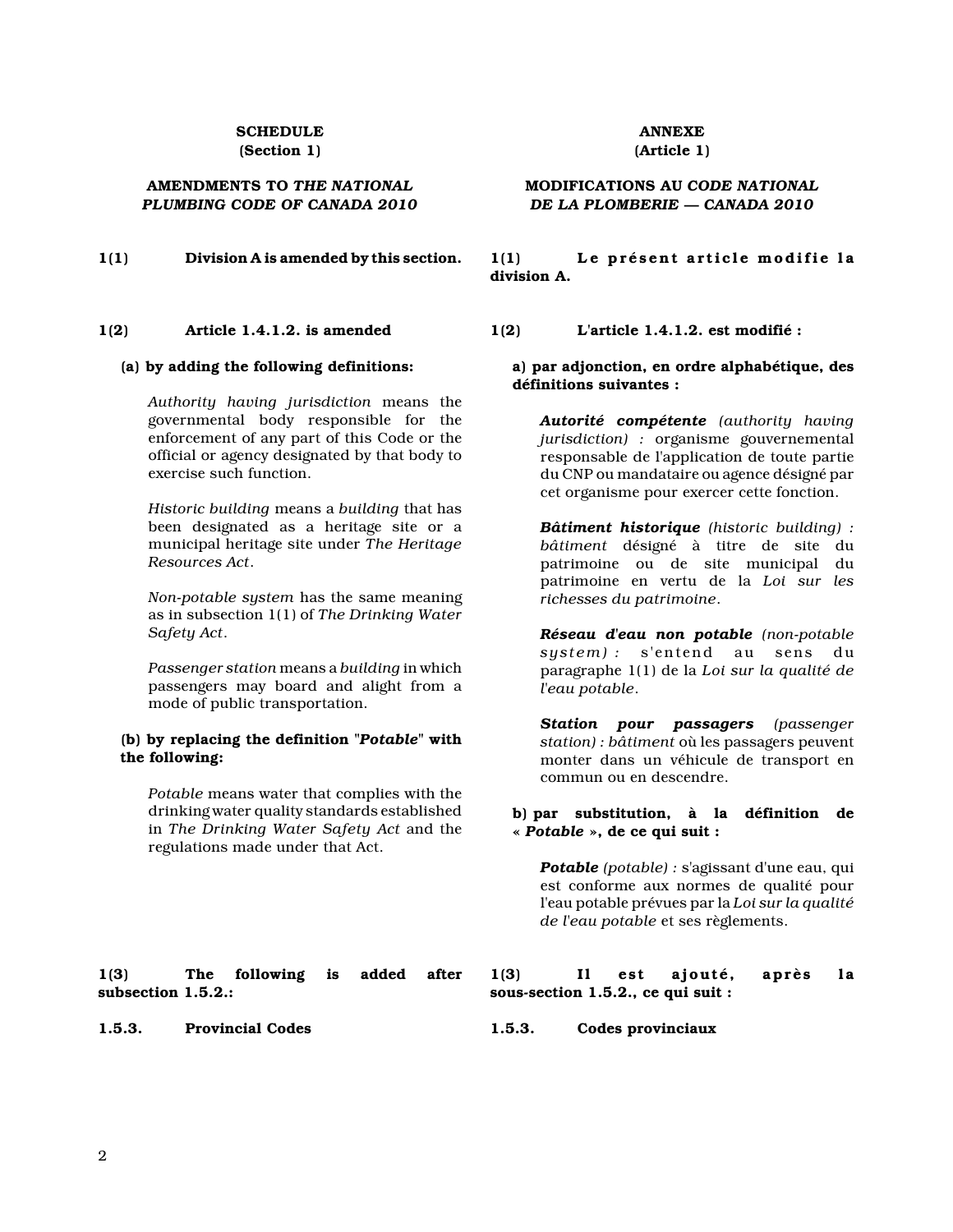#### **1.5.3.1. Plumbing Code**

**1)** A reference in this Code to the National Plumbing Code means the *National Plumbing Code of Canada 2010* as amended by the *Manitoba Plumbing Code* prescribed under *The Buildings and Mobile Homes Act*.

#### **1.5.3.2. Building Code**

**1)** reference in this Code to the National Building Code means the *National Building Code of Canada 2010* as amended by the *Manitoba Building Code* prescribed under *The Buildings and Mobile Homes Act*.

#### **2(1) Part 1 of Division B is amended by this section.**

**2(2) Table 1.3.1.2. is amended by adding the following items before the last item in the Table:**

| CSA      | CAN/CSA-<br>B128.1-06 | Design and<br>Installation of<br>Non-Potable<br><b>Water Systems</b> | 2.7.4.1(1) |
|----------|-----------------------|----------------------------------------------------------------------|------------|
| CSA      | CAN/CSA-<br>B128.3-10 | Performance of<br>Non-Potable<br>Water<br>Treatment<br>Systems       | 2.7.4.1(1) |
| NSF/ANSI | NSF/ANSI<br>41-2005   | Non-Liquid<br>Saturated<br>Treatment<br>Systems                      | 2.7.5.1(1) |

#### **2(3) Article 1.3.2.1. is amended by adding the following in alphabetical order:**

NSF-ISR National Sanitation Foundation (Gordon-Surrey Plaza, 15 Surrey Street West, Unit 3, Guelph, Ontario N1H 6M6; jcuff@nsf-isr.org)

#### **1.5.3.1. Code de la plomberie**

**1)** Tout renvoi au *Code national de la plomberie* est considéré comme un renvoi au *Code national de la plomberie — Canada 2010*, lequel est modifié par le *Code de la plomberie du Manitoba* pris en application de la *Loi sur les bâtiments et les maisons mobiles*.

#### **1.5.3.2. Code du bâtiment**

**1)** Tout renvoi au *Code national du bâtiment* est considéré comme un renvoi au *Code national du bâtiment — Canada 2010,* lequel est modifié par le *Code du bâtiment du Manitoba* pris en application de la *Loi sur les bâtiments et les maisons mobiles*.

#### **2(1) Le présent article modifie la partie 1 de la division B.**

**2(2) Le tableau 1.3.1.2. est modifié par adjonction, avant la dernière entrée du tableau, des entrées qui suivent :**

| CSA        | CAN/CSA-<br>B128.1-06 | Conception et<br>installation des<br>réseaux d'eau<br>non potable | 2.7.4.1.1) |
|------------|-----------------------|-------------------------------------------------------------------|------------|
| <b>CSA</b> | CAN/CSA-<br>B128.3-10 | Performance of<br>Non-Potable<br>Water<br>Treatment<br>Systems    | 2.7.4.1.1  |
| NSF/ANSI   | NSF/ANSI<br>41-2005   | Non-Liquid<br>Saturated<br>Treatment<br>Systems                   | 2.7.5.1.1) |

#### **2(3) L'article 1.3.2.1. est modifié par adjonction, en ordre alphabétique, de ce qui suit :**

NSF - ISR National Sanitation Foundation (Gordon-Surrey Plaza, 15, rue Surrey O., bureau 3, Guelph [Ontario] N1H 6M6; jcuff@nsf-isr.org)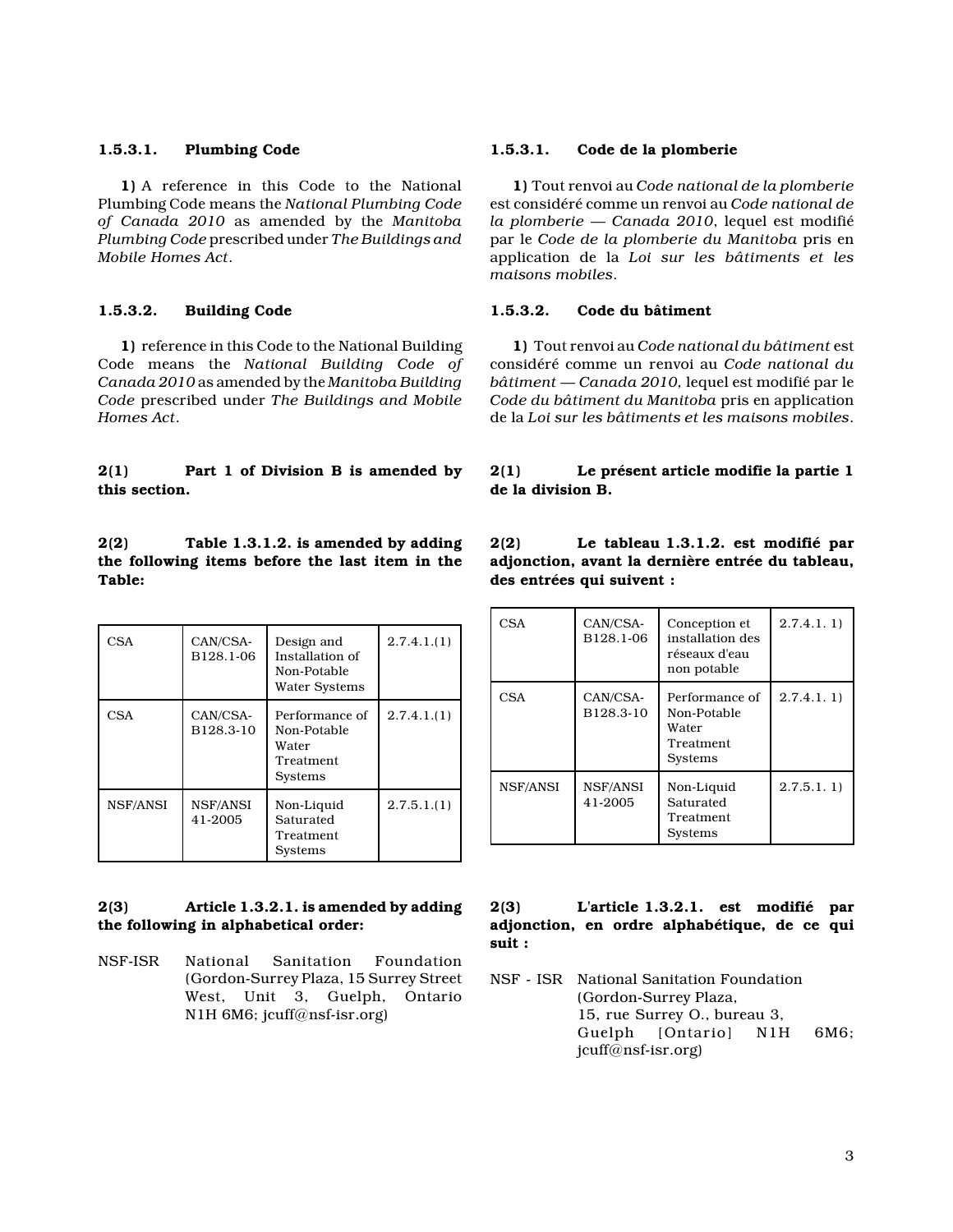**3(1) Part 2 of Division B is amended by this section.**

**3(2) The following is added after Article 2.2.1.6.:**

#### **2.2.1.7. Equipment and Materials used in Plumbing Systems**

**1)** Materials and equipment used in a *plumbing system* shall

a) be certified and approved by an organization accredited by the Standards Council of Canada as a certification body, and

b) bear evidence of having been accepted in the manner authorized by that organization.

**3(3) The following is added after Subsection 2.2.10.:**

#### **2.2.11.1. Maximum Flow Rates for Water Supply Fittings**

**1)** The flow rates of a fitting that supplies water to a *fixture* shall not exceed the maximum flow rate for the fitting in Table 2.2.11.1.A or B.

**2)** Sentence (1) does not apply to

a) a shower head fitting that is part of an emergency washing facility that is provided in accordance with Part 21 of the *Workplace Safety* and Health Regulation, Manitoba Regulation 217/2006, or

b) a historical *fixture* in a *historical building*, but if such a *fixture* is replaced with a *fixture* that does not have historical importance, then the replacement fixture shall comply with Sentence (1).

**3(1) Le présent article modifie la partie 2 de la division B.**

**3(2) Il est ajouté, après l'article 2.2.1.6., ce qui suit :**

#### **2.2.1.7. Matériaux et équipements utilisés dans les installations de plomberie**

**1)** Les matériaux et équipements utilisés dans une *installation de plomberie* doivent :

a) être certifiés et approuvés par un organisme accrédité par le Conseil canadien des normes à titre d'organe d'homologation;

b) porter une mention indiquant qu'ils ont été acceptés et revêtant la forme qu'autorise l'organisme.

#### **3(3) Il est ajouté, après la sous-section 2.2.10., ce qui suit :**

#### **2.2.11. Water Use 2.2.11. Consommation d'eau**

#### **2.2.11.1. Débits maximaux pour raccordements d'alimentation en eau**

**1)** Les débits maximaux des vannes de commande des raccordements d'alimentation en eau vers un *appareil sanitaire* sont établis au tableau 2.2.11.1.A ou B.

**2)** Le paragraphe 1) ne s'applique :

a) ni aux raccords de pommeau de douche qui font partie d'une douche d'urgence aménagée en conformité avec la partie 21 du *Règlement sur la santé et la sécurité au travail*, *R.M.* 217/2006;

b) ni aux *appareils sanitaires* historiques d'un *bâtiment historique*; toutefois, si un tel appareil est remplacé par un autre sans valeur historique, l'appareil de remplacement doit être conforme aux exigences du paragraphe 1).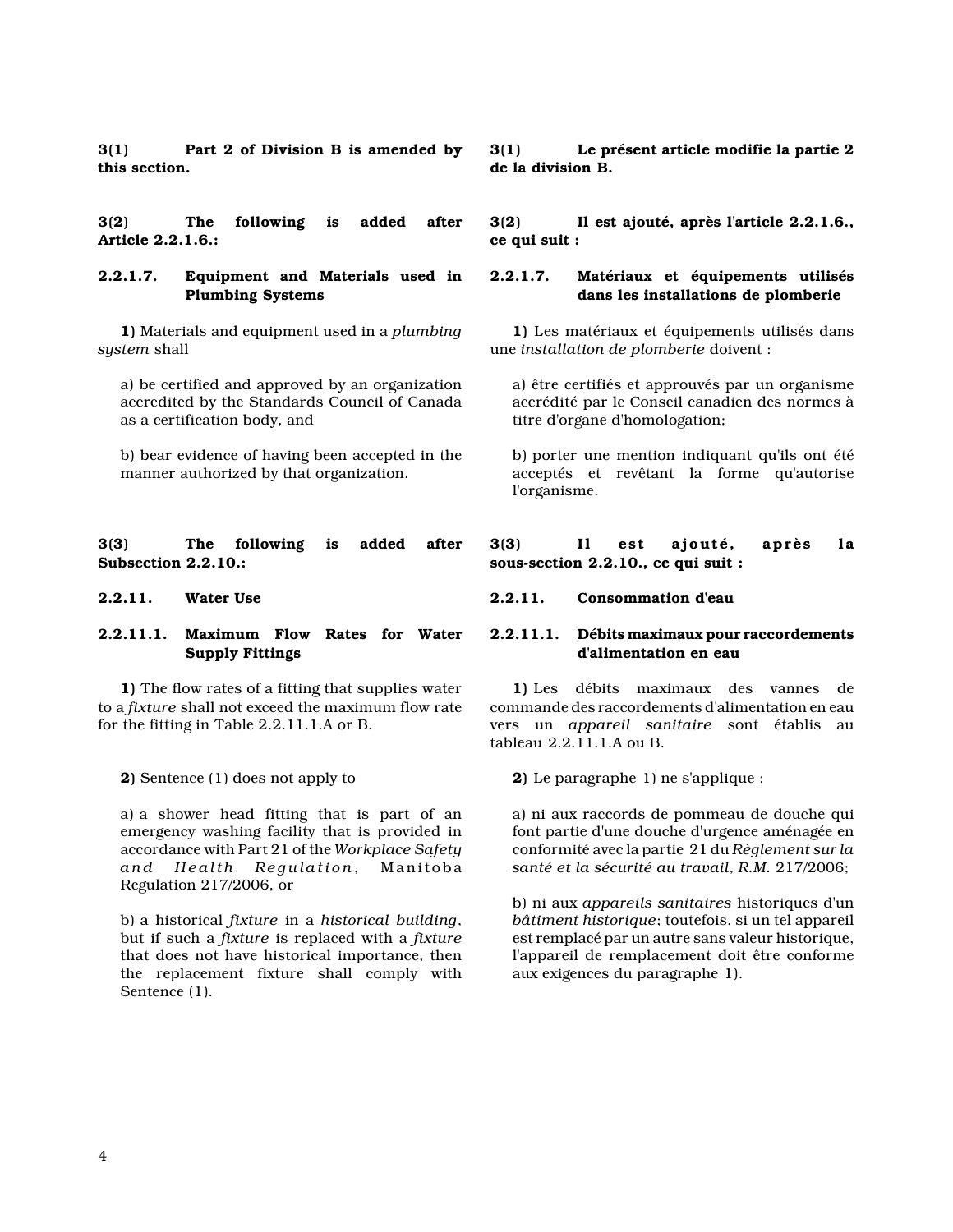## **Table 2.2.11.1.A Maximum Flow Rates for Water Supply Fittings**

Forming Part of Sentence 2.2.11.1.(1)

#### **Tableau 2.2.11.1.A Débits maximaux pour raccordements d'alimentation en eau**

| Fitting                              | Maximum Flow.<br>$L/min$ (gpm $US$ ) |     |
|--------------------------------------|--------------------------------------|-----|
| Lavatory and hand                    | 5.7(1.50)                            | Ro  |
| faucet                               |                                      | Ro  |
| Kitchen faucet<br>(residential only) | 8.4 (2.20)                           | cu: |
|                                      |                                      | Po  |
| Shower head (primary<br>only)        | 6.6(1.75)                            | pr: |
|                                      |                                      | Va  |
| Pre-rinse spray valve                | 6.1(1.60)                            | pr۱ |

Faisant partie intégrante du paragraphe 2.2.11.1. 1)

#### Raccordement Débit maximal  $l/min$  (gal./min  $\acute{E}.$ -U.) binet de lavabo $5,7$  (1,50) binet d'évier de isine résidentiel 8,4 (2,20) mmeau de douche incipal 6,6 (1,75) lve de jet de érinçage 6,1 (1,60)

#### **Table 2.2.11.1.B Maximum Flow Rates for Water Supply Fittings** Forming Part of Sentence 2.2.11.1.(1)

| Fitting            | Maximum Flow.<br>$L/min$ (gpm $US$ ) |
|--------------------|--------------------------------------|
| Laundry tub faucet | 15.1 (4.0)                           |

### **2.2.11.2. Plumbing Fixture Efficiency**

**1)** *Fixtures* that are water closets or urinals must conform to A112.19.2-2008/CSA B45.1-08 "Ceramic Plumbing Fixtures".

**2)** The flush cycle for a water closet or urinal shall not exceed the maximum flush cycle listed for that *fixture* in Table 2.2.11.2.

# **Tableau 2.2.11.1.B d'alimentation en eau** Faisant partie intégrante du

**Débits maximaux pour raccordements** paragraphe 2.2.11.1. 1)

| Raccordement             | Débit maximal<br>$l/min$ (gal./min $\acute{E}.$ -U.) |
|--------------------------|------------------------------------------------------|
| Robinet de bac à lessive | 15.1(4.0)                                            |

#### **2.2.11.2. Efficacité de la plomberie des appareils sanitaires**

**1)** Les W.-C. et les urinoirs doivent être conformes à la norme A112.19.2-2008/ CSA-B45.1-08, « *Appareils sanitaires en céramique* ».

**2)** La consommation maximale par cycle de chasse pour les W.-C. et les urinoirs est établie au tableau 2.2.11.2.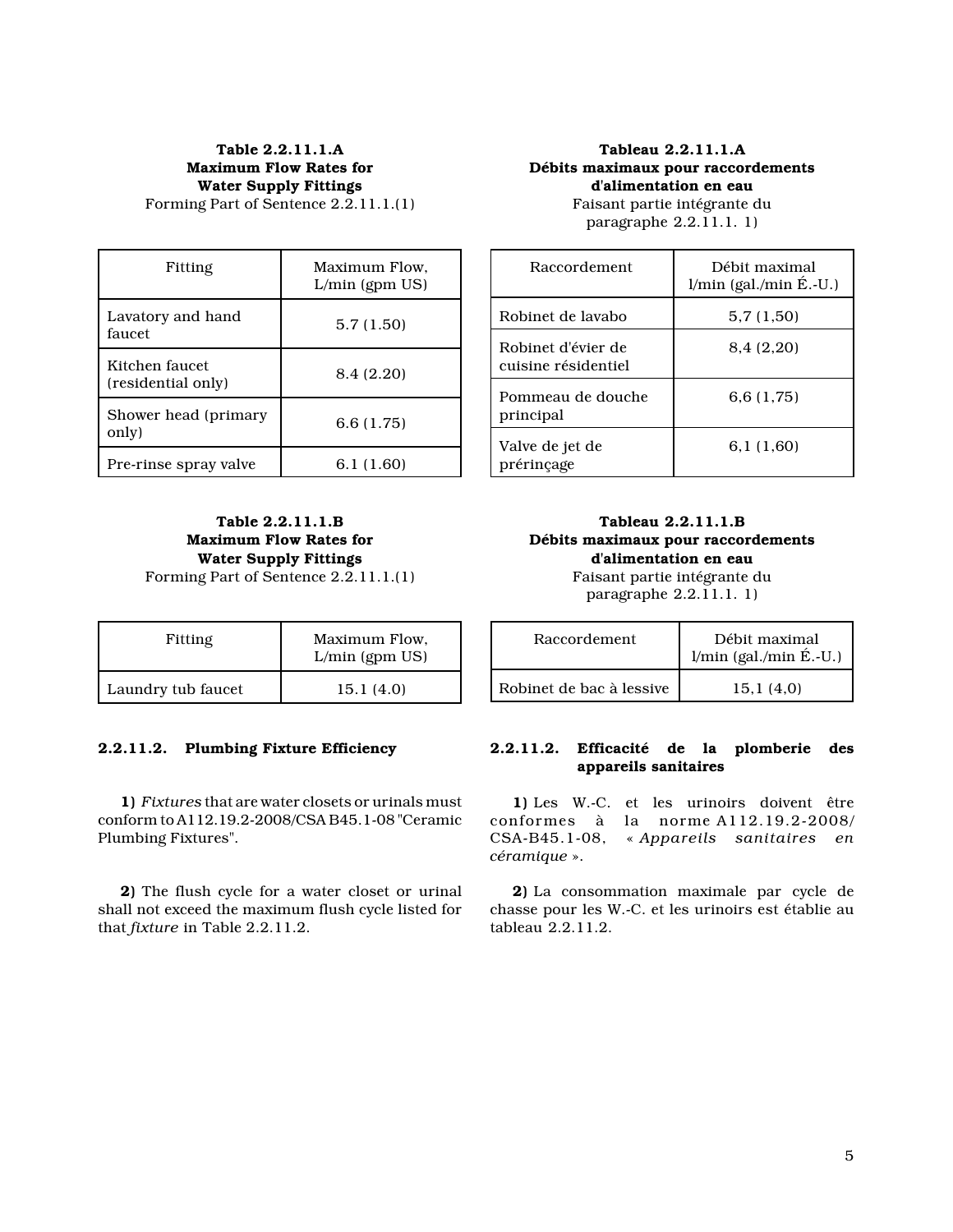**Table 2.2.11.2. Plumbing Fixture Efficiency** Forming Part of Sentence 2.2.11.2.(2)

**Tableau 2.2.11.2. Efficacité de la plomberie des appareils sanitaires** 

Faisant partie intégrante du paragraphe 2.2.11.2. 2)

| Fixture      | Water Consumption,<br>Lpf (gpf US) |
|--------------|------------------------------------|
| Water closet | 6.0 $(1.59)^{(1)}$                 |
| Urinals      | 3.8(1.0)                           |

#### **Notes to Table 2.2.11.2.:**

(1) See Appendix A.

**3)** Urinals equipped with automatic flushing devices shall be controlled with a timing device to prevent unnecessary flush cycles.

**4)** If its installation has been pre-approved in writing by the *authority having jurisdiction*, a *fixture* that does not conform to this Article may be installed in a *historic building*, a *care or detention occupancy* or a *passenger station*.

#### **3(4) The following is added after Sentence 2.3.3.9.(1):**

**2)** Where plastic pipe is used, an expansion joint shall be installed above the base of a *soil-or-waste stack*.

#### **3(5) The following is added after Sentence 2.4.4.3.(4):**

**5)** The size of each floor drain or *trap* that serves an *interceptor* in a vehicle garage, car parking garage, car wash or a similar type *building* shall not be less than 4 inches.

#### **3(6) Sentence 2.4.9.4.(1) is replaced with the following:**

**1)** The *size* of a *building drain* shall be not less than 4 inches.

| Appareil sanitaire      | Consommation d'eau,<br>litres par cycle de chasse<br>(gal. É.-U. par cycle) |
|-------------------------|-----------------------------------------------------------------------------|
| $W.-C.$                 | 6,0 $(1,59)^{(1)}$                                                          |
| <i><u>IIrinoirs</u></i> | 3,8(1,0)                                                                    |

# Notes pour le tableau 2.2.11.2. :<br>
Weir l'enneve A

(1) Voir l'annexe A.

**3)** Les urinoirs munis de dispositifs automatiques de chasse doivent être contrôlés à l'aide d'une minuterie permettant de prévenir les cycles inutiles.

**4)** Si l'*autorité compétente* a préautorisé l'installation par écrit, tout *appareil sanitaire* qui n'est pas conforme aux exigences du présent article ne peut être installé dans un *bâtiment historique*, un *établissement de soins ou de détention* ou une *station pour passagers*.

#### **3(4) Il est ajouté, après le paragraphe 2.3.3.9. 1), ce qui suit :**

**2)** Si du tuyau en plastique est utilisé, un joint de dilatation doit être installé au-dessus de la base de la *colonne de chute*.

#### **3(5) Il est ajouté, après le paragraphe 2.4.4.3. 4), ce qui suit :**

**5)** Le diamètre de chaque drain de sol ou *siphon* qui alimente un *séparateur* dans un garage de véhicules, un garage servant de parc de stationnement, une auto-laverie ou autre *bâtiment* du même genre ne doit pas être inférieur à 4 po.

#### **3(6) Le paragraphe 2.4.9.4. 1) est remplacé par ce qui suit :**

**1)** Le *diamètre* d'un *collecteur principal* ne doit pas être inférieur à 4 po.